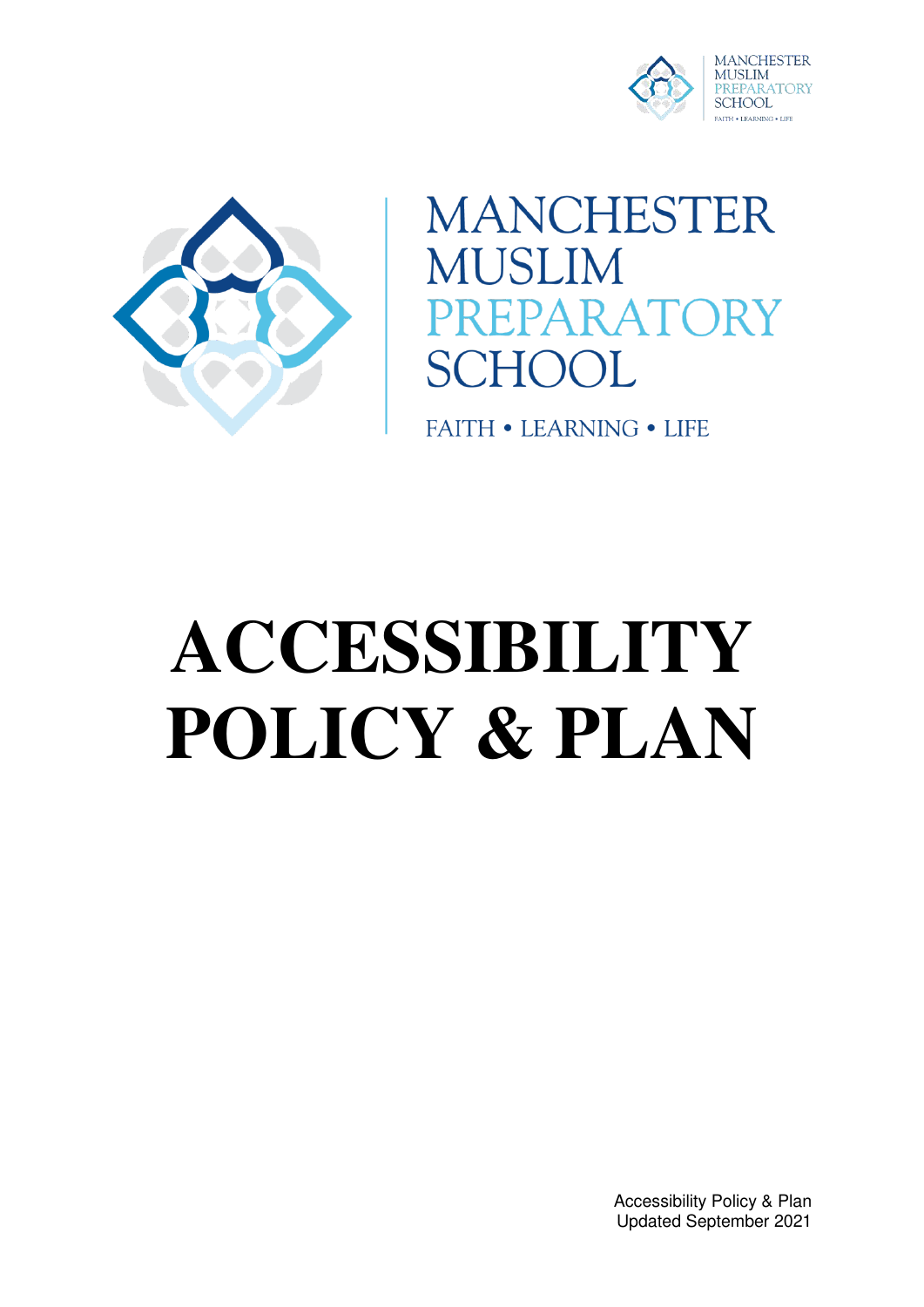

## **Document Control**

| This policy has been<br>approved for operation<br>within: | Manchester Muslim Preparatory School |
|-----------------------------------------------------------|--------------------------------------|
| Date of last review                                       | September 2021                       |
| Date of next policy review                                | September 2022                       |
| <b>Access Audit</b>                                       | Yearly                               |
| <b>Review period of policy</b>                            | Policy                               |
| <b>Policy status</b>                                      | Statutory                            |
| <b>Owner</b>                                              | <b>MMPS</b>                          |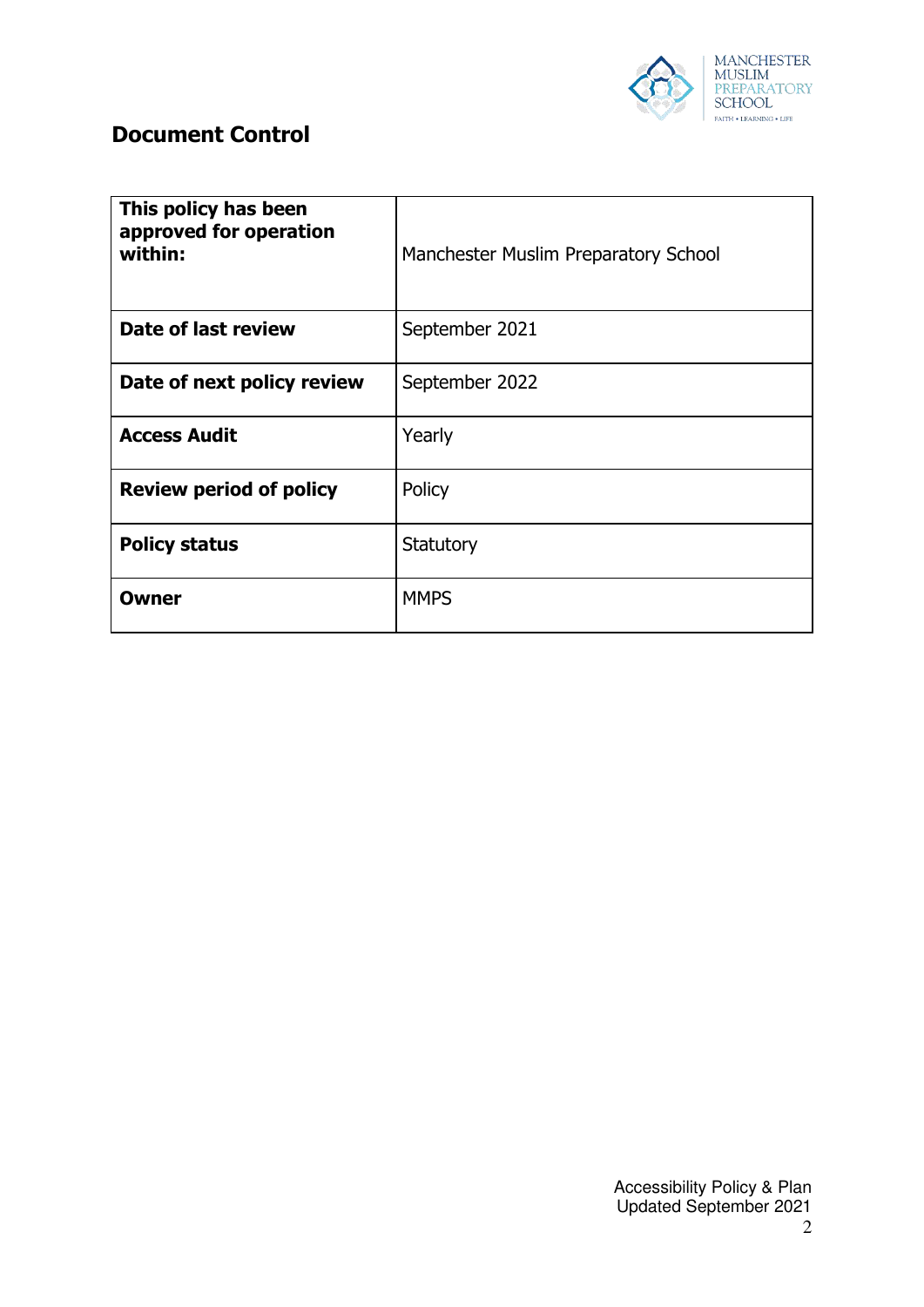

## **Accessibility Policy**

*This accessibility Policy and Plan are drawn up in compliance with current legislation and requirements as specified in Schedule 10, relating to Disability, of the Equality Act 2010. The Trustees of Manchester Muslim Preparatory School (MMPS) are accountable for ensuring the implementation, review and reporting on progress of the Accessibility Plan over a prescribed period.* 

### **Purpose**

MMPS recognises its duty under the Equality Act 2010, and Compliance with the Equality Act 2010 is consistent with the aims of MMPS and the SEND policy. MMPS recognises its duty to reduce and eliminate barriers to access to the curriculum to enable full participation for pupils -and prospective pupils- with a disability.

The Equality Act also provides rights for people not to be directly discriminated against or harassed because they have an association with a disabled person. This can apply to a carer/s or parent/s of a disabled person. In addition, people must not be directly discriminated against or harassed because they are wrongly perceived to be disabled.

### **Definition of Disability**

Section 4.4 of the 'Equality Act 2010' defines disability as when a person has a *'physical or mental impairment which has a substantial and long term adverse effect on that person's ability to carry out normal day to day activities.'*

Some specified medical conditions, HIV, multiple sclerosis and cancer are all considered as disabilities, regardless of their effect.

#### **Aims and Values**

- $\triangleright$  We are committed to providing an accessible environment, which values and includes all pupils, staff, parents and visitors regardless of their education, physical, sensory, social, spiritual, emotional or cultural needs. We are committed to challenging negative attitudes about disability and accessibility and to developing a culture of awareness, tolerance and inclusion.
- $\triangleright$  An Accessibility Plan will be drawn up to cover a three-year period. The plan will be reviewed and updated annually.
- $\triangleright$  The Accessibility Plan will contain relevant actions to:
	- Access to the **physical environment** of the school; this covers reasonable adjustments to the physical environment of the school and physical aids to access education.
	- Access to the **curriculum** for pupils with disability, expanding and making reasonable adjustments to the curriculum as necessary to ensure that pupils

Accessibility Policy & Plan Updated September 2021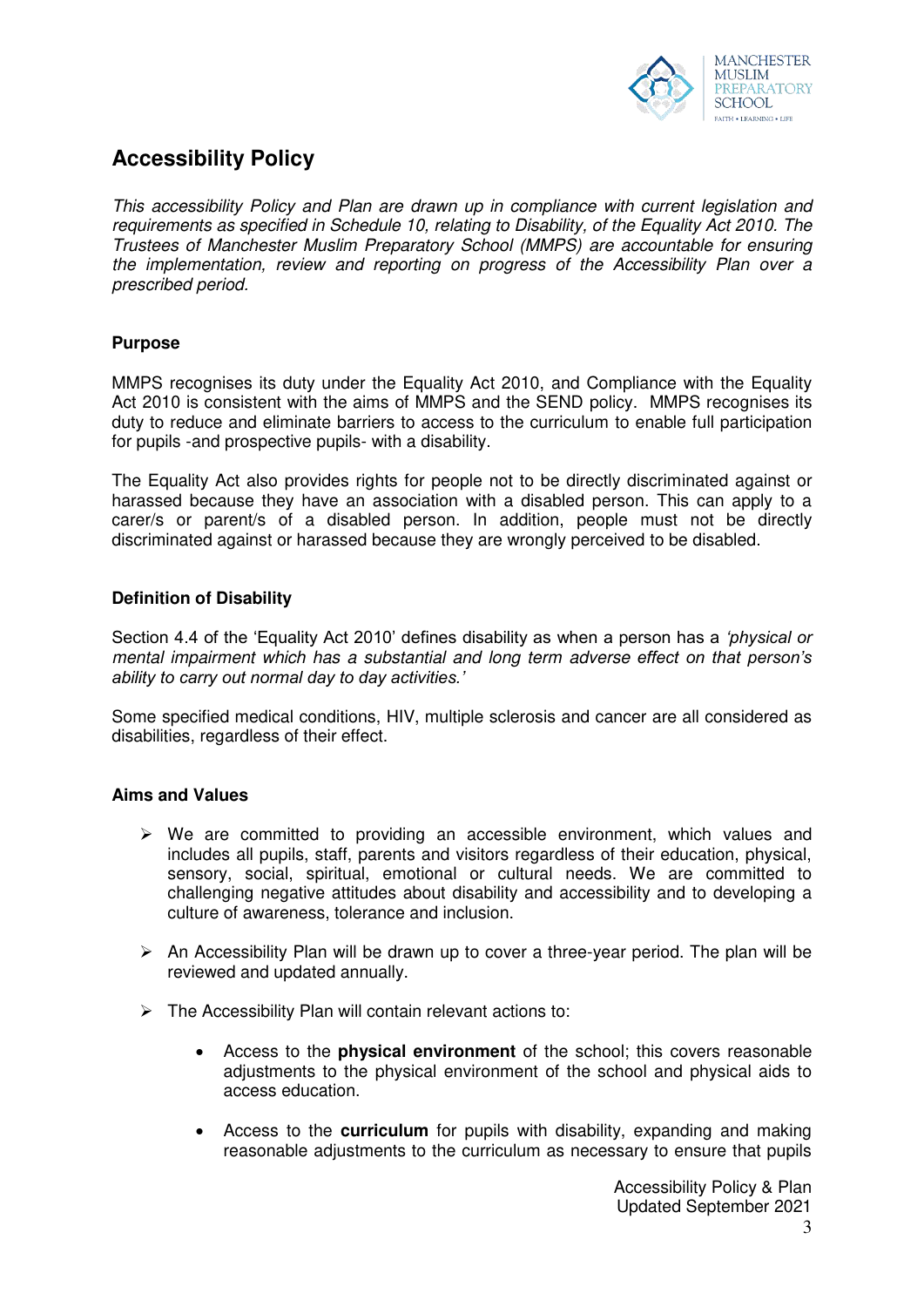

with a disability are as, equally, prepared for life as the able-bodied pupils (in line with the Discrimination Disability Act, DDA). This covers teaching and learning and the wider curriculum of the school such as participation in afterschool clubs, leisure and cultural activities or school visits. It also covers the provision of specialist **aids and equipment**, which may assist these pupils in accessing the curriculum.

- Make reasonable adjustments to the delivery of **written information** to pupils, staff, parents and visitors with disabilities. Examples might include handouts, timetables, textbooks and information about the school and school events.
- $\triangleright$  It may not be feasible to undertake some of the works listed in 'physical accessibility' during the life of the current Accessibility Plan and therefore some items will roll forward into subsequent plans. The Plan will need to be revisited annually over the 3 year period of the plan.
- $\triangleright$  We acknowledge that there is a need for ongoing awareness raising and training for staff and trustees in the matter of disability discrimination and the need to inform attitudes on this matter.